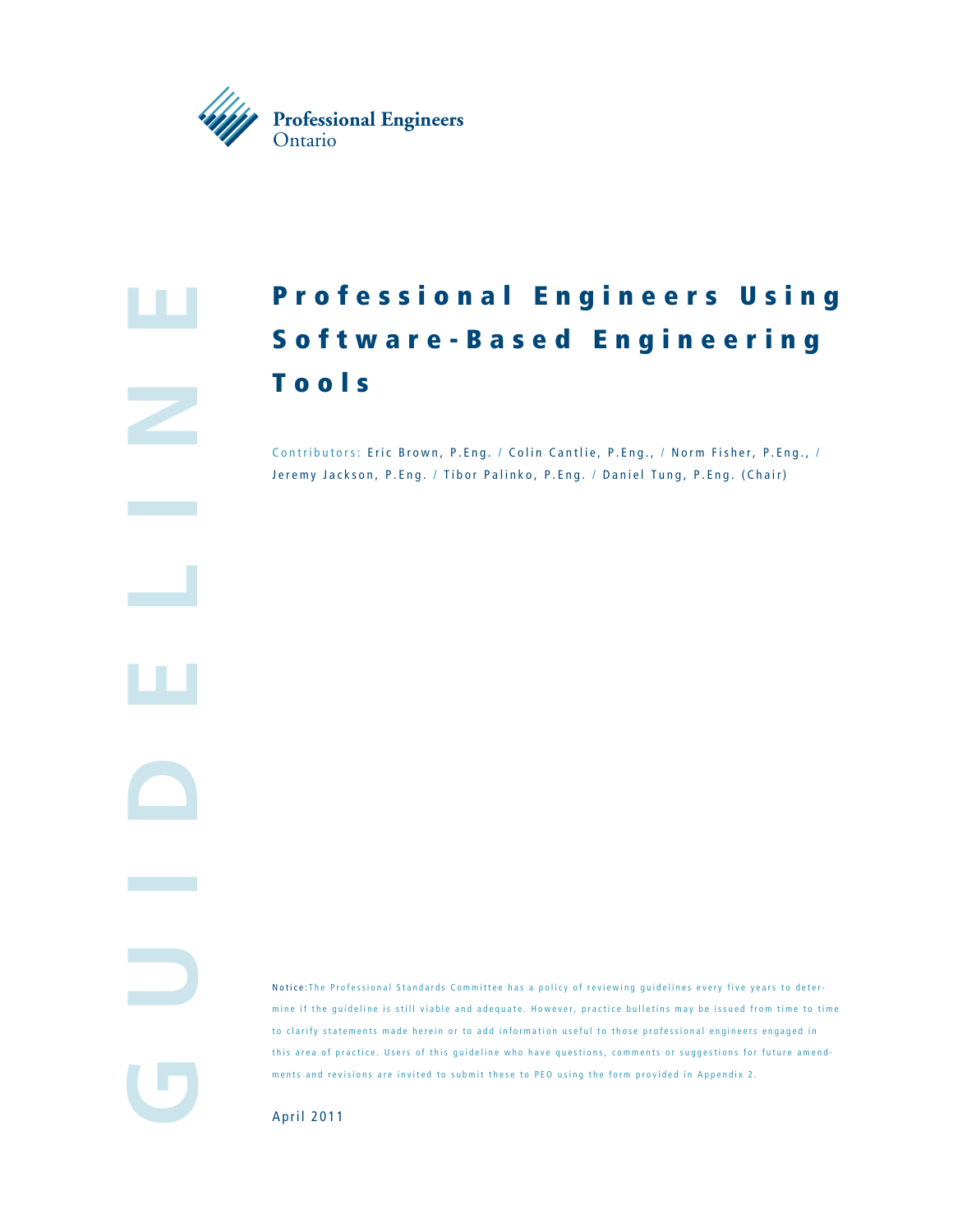## **Contents**

| 1 <sup>1</sup> |                                                                                                                                                                                                                                       |  |  |  |  |
|----------------|---------------------------------------------------------------------------------------------------------------------------------------------------------------------------------------------------------------------------------------|--|--|--|--|
| 2 <sup>1</sup> |                                                                                                                                                                                                                                       |  |  |  |  |
| 3.             |                                                                                                                                                                                                                                       |  |  |  |  |
| 4.             |                                                                                                                                                                                                                                       |  |  |  |  |
| 5.             |                                                                                                                                                                                                                                       |  |  |  |  |
|                | 5.1                                                                                                                                                                                                                                   |  |  |  |  |
|                | 5.2                                                                                                                                                                                                                                   |  |  |  |  |
|                | 5.3                                                                                                                                                                                                                                   |  |  |  |  |
|                | 5.4                                                                                                                                                                                                                                   |  |  |  |  |
|                | 5.5                                                                                                                                                                                                                                   |  |  |  |  |
|                | 5.6                                                                                                                                                                                                                                   |  |  |  |  |
|                | Quality control in the control of the control of the control of the control of the control of the control of the control of the control of the control of the control of the control of the control of the control of the cont<br>5.7 |  |  |  |  |
| 6.             |                                                                                                                                                                                                                                       |  |  |  |  |
| $7_{\odot}$    |                                                                                                                                                                                                                                       |  |  |  |  |
|                |                                                                                                                                                                                                                                       |  |  |  |  |
|                |                                                                                                                                                                                                                                       |  |  |  |  |
|                |                                                                                                                                                                                                                                       |  |  |  |  |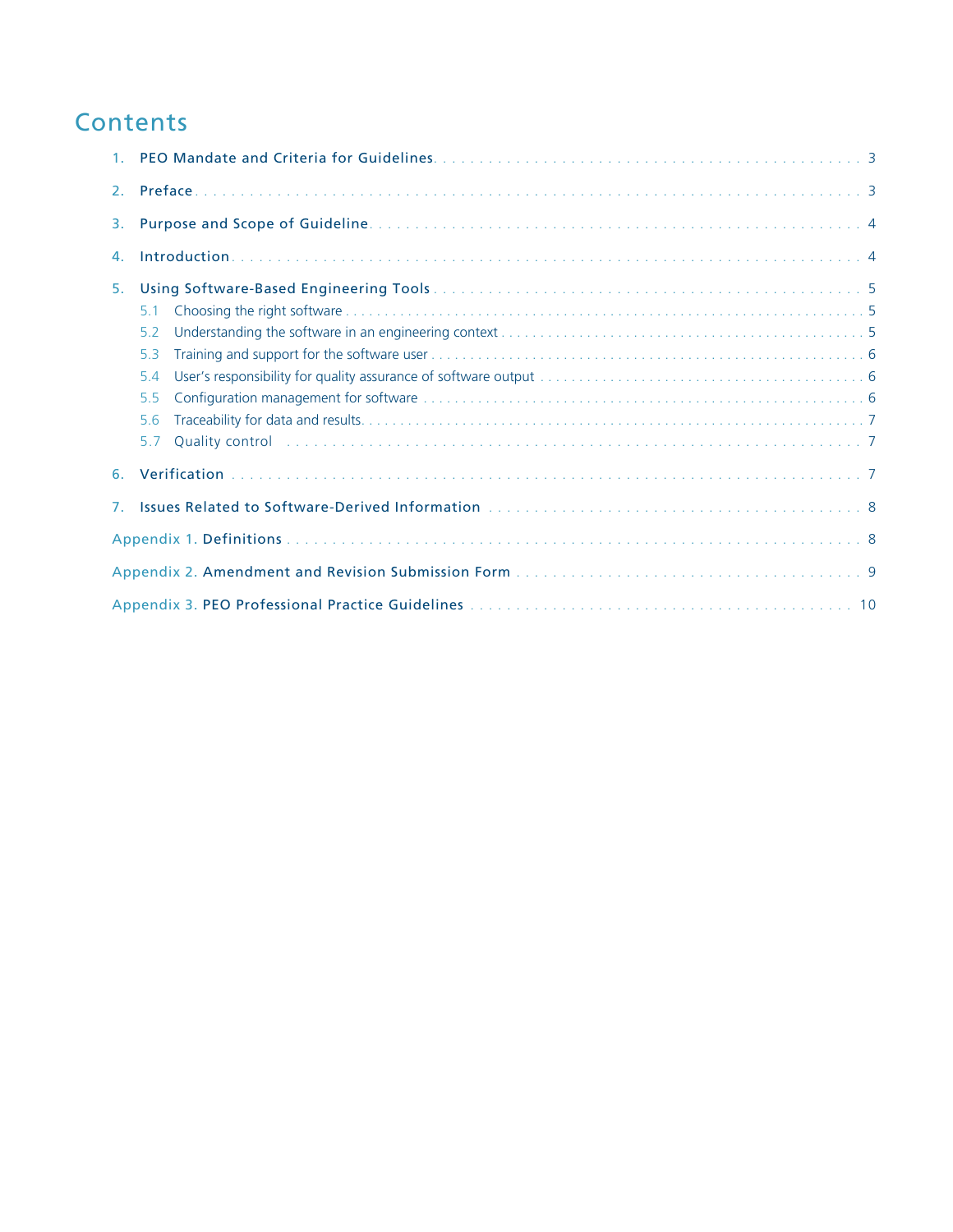### 1. PEO Mandate and Criteria for Guidelines

Professional Engineers Ontario produces guidelines for the purpose of educating both licensees and the public about standards of practice. This is done to fulfill PEO's legislated objectives. Section 2(4)2 of the *Professional Engineers Act* states: "For the purpose of carrying out its principal object", PEO shall "establish, maintain and develop standards of qualification and standards of practice for the practice of professional engineering". The association's Professional Standards Committee is responsible for developing practice standards and preparing guidelines.

Professional Engineers Ontario produces guidelines to meet the following objectives, which were used to develop the content of this document.

- 1. Guidelines are intended to aid engineers in performing their engineering role in accordance with the *Professional Engineers Act* and Regulations 941/90 and 260/08.
- 2. Guidelines are intended to describe processes required by regulatory, administrative or ethical considerations associated with specific professional services provided by engineers. They do not aim to be short courses in an engineering subject.
- 3. Guidelines provide criteria for expected practice by describing the required outcome of the process, identifying the engineer's duty to the public in the particular area of practice, and describing the relationships and interactions between the various stakeholders (i.e. government, architects, other engineers, clients).
- 4. Guidelines add value to the professional engineer licence for practitioners and for the public by outlining criteria for standards of best practice.
- 5. Guidelines help the public to understand what it can expect of engineers in relation to a particular task within the practice of professional engineering. By demonstrating that the task requires specialized knowledge, higher standards of care, and responsibility for life and property, guidelines help reinforce the public perception of engineers as professionals.

This guideline is not intended to establish a "one method of practice for all" approach to the practice of professional engineering, or replace a practitioner's professional judgment when providing professional engineering services. Subject to provisions in the guideline that incorporate professional conduct requirements or legal requirements, a decision by a practitioner not to follow the guideline will not, in and of itself, indicate that a member has failed to maintain an acceptable standard of work. On the other hand, following the guideline may not ensure that a member has provided services conforming to an acceptable standard. Determining whether a practitioner's service is acceptable will depend upon the circumstances of each case.

See Appendix 3 for a list of PEO professional practice guidelines.

## 2. Preface

The Professional Standards Committee formed a subcommittee of practitioners from a variety of practice areas who had experience providing professional engineering services with the assistance of software. This group was asked to address questions regarding the proper role for and responsibilities incurred by professional engineers using commercial, free source and software developed by other practitioners. The subcommittee was also instructed to prepare a guideline providing recommendations to all professional

engineers depending on software as an aid in providing engineering services.

The subcommittee met for the first time on May 26, 2006, and submitted a completed draft of this guideline to the Professional Standards Committee for approval on May 14, 2009.

Following practitioner consultations and review by PEO legal counsel, the final draft was approved by the Professional Standards Committee on March 15, 2011 and by Council at its meeting on April 8, 2011.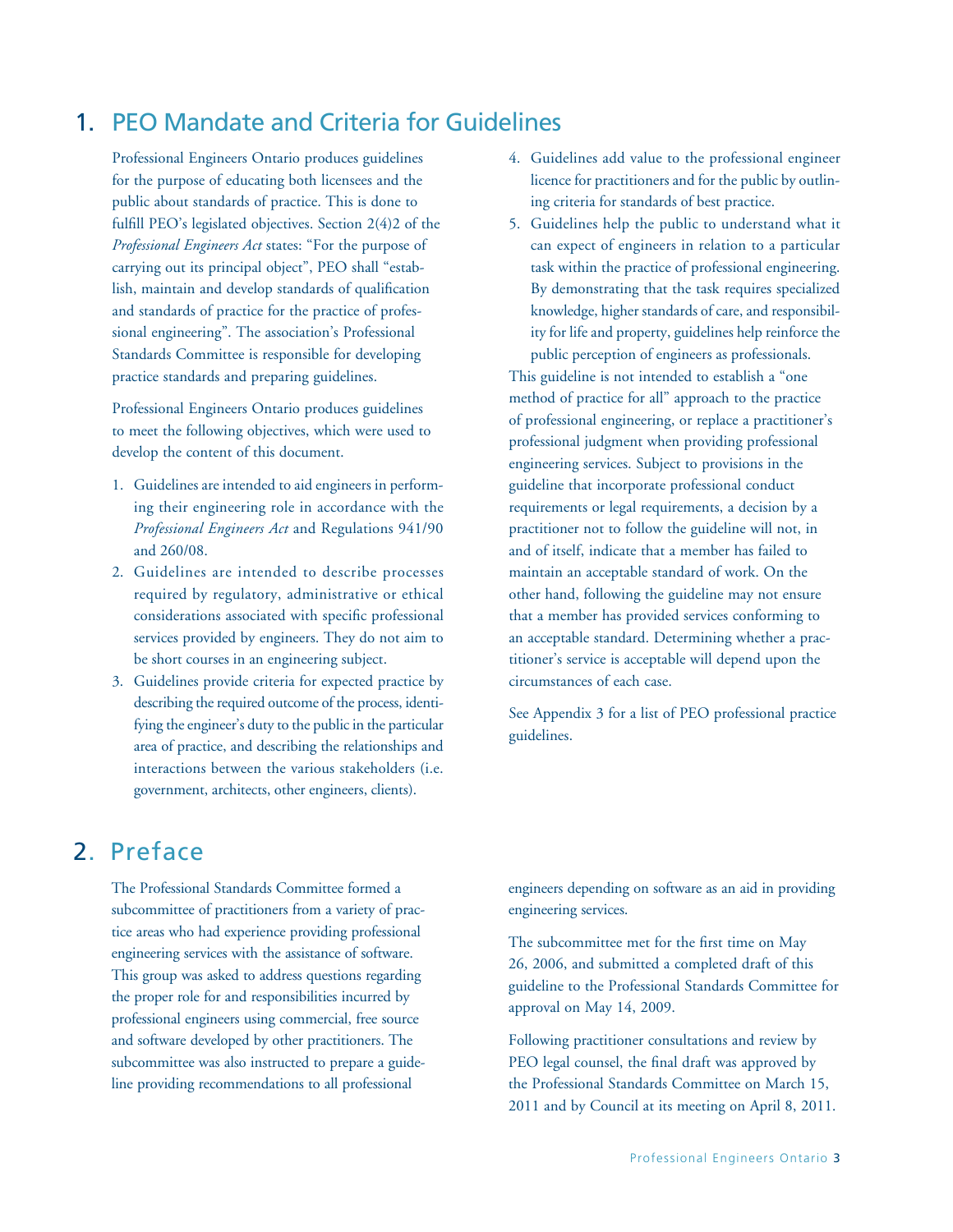## 3. Purpose and Scope of Guideline

Most professional engineers rely on software to undertake such tasks as calculations, modeling, and optimization analysis as part of their engineering services or to provide information used as the basis for their decisions, judgments and opinions.

This guideline suggests considerations for the use of computer programs in engineering work that are reasonably necessary to protect the public. The practices,

### 4. Introduction

The practice of professional engineering has become increasingly reliant on computers and engineers use many computer programs that incorporate engineering principles as aids in carrying out their assignments. This software generally provides numerical or graphical output that the engineer uses as the basis of decisions. In many cases, software provides complete design information, such as pipe or wire sizing, truss layouts or equipment selection, that engineers can use directly in their work. Parametric design software, such as that available for ductwork and piping design, can produce complete drawings with no operator interaction beyond inputting initial conditions.

Professional engineers are responsible for all aspects of the design or analysis they incorporate into their work, whether it is done by an engineering intern, a technologist or a computer program. Therefore, practitioners are advised always to use the data obtained from engineering software judiciously and only after submitting results to a vigorous checking process. This guideline explains at least some of the steps needed to fulfill the practitioner's due diligence obligations.

procedures and controls presented here must be tailored to each project's specific requirements. They are strongly recommended, but are not considered mandatory by the association.

This guideline does not deal with development of software by the practitioner. Situations involving software as the output of an engineering design process are the subject of a separate guideline.

Due diligence is the effort expected to be made by an ordinarily prudent or reasonable party to avoid harm to another party. A practitioner's due diligence is best demonstrated by taking an organized approach to ensuring all potential sources of error and omission are assessed and, if necessary, corrected before any action is taken. The procedures and processes described in this guideline are an example of best practices for due diligence in situations where practitioners rely on software tools.

All practitioners must have an acceptable knowledge of and experience in the engineering principles involved in all the work they undertake. Article 72(2)(h), O. Reg. 941 under the *Professional Engineers Act* identifies one criterion of professional misconduct as "undertaking work the practitioner is not competent to perform by virtue of the practitioner's training and experience". Using software to automate part of the work does not relieve practitioners of the obligation to provide services only in their areas of competence.

Note: References in this guideline to professional engineers apply equally to temporary licence holders, provisional licence holders and limited licence holders.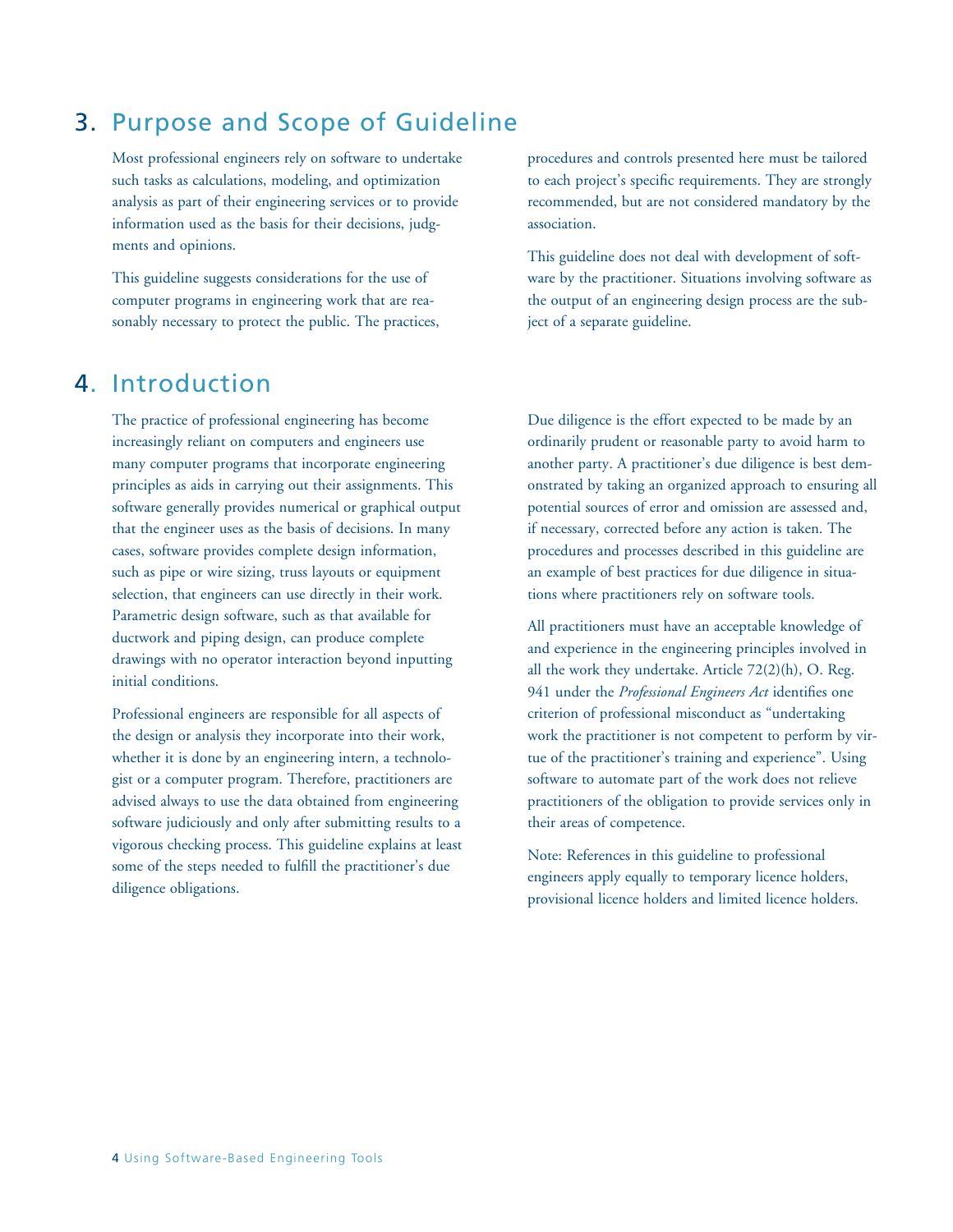## 5. Using Software-Based Engineering Tools

This guideline deals with situations where software is used to assist professional engineers in performing the engineering activities included in the definition of the "practice of professional engineering" given in section 1 of the *Professional Engineers Act*. The listed activities are planning, designing, composing, evaluating, advising, reporting, directing or supervising. This guideline refers to the use of engineering software as a contributor to any of these activities.

### 5.1 Choosing the right software

As part of their due diligence obligations, practitioners have a responsibility to accept or reject software based on their own assessment of the compatibility and viability of the software to the task at hand. Engineering practitioners must understand the limitations of the software tools proposed to be used for an engineering project and carefully consider whether the software is appropriate for the purpose intended. A practitioner should decide to use a software-based engineering tool only if he or she has a high degree of confidence that it is an appropriate technical means for accomplishing the task.

Even the best software will provide incorrect results if the engineer is either using it incorrectly or is using software that is inappropriate for the engineer's needs. Every practitioner should consider, prior to use, whether the software to be used is the right product for the purpose and can perform this work reliably. If the software used is not appropriate, the practitioner may be relying on faulty data. For example, software provided by an equipment supplier might rely on technical information specific to that equipment and for that reason the data that results might not be generally applicable. Using this data might result in an ill-conceived and problematic design.

Before purchasing or using software, practitioners should assure themselves that it will do what they need. By reading user reviews and software manuals and talking to other users, practitioners should be able to determine the software's capabilities and whether it is dependable for their work. However, practitioners (or, where appropriate, someone in their organizations competent to evaluate the software) should be able to justify the selection of each software tool.

The first step in assessing whether a certain software tool is right for the task is to document requirements for the software tool and then validate that the chosen tool actually meets these requirements. Some of the questions to consider include: Can all input data be seen on the page? Or do you see data only as it is entered? Does the software provide data entry checking to ensure the data entered is within reasonable bounds? Does the software provide a copy of the input data in the output display or printout? Engineers should avoid software that does not provide a means for verifying and recording input data.

Does the software have defaults for data the user does not supply? Are the defaults reasonable? Does the software allow the practitioner to modify all relevant data or does it appear that certain constants are fixed by the developer? In other words, does the software offer the practitioner sufficient control or is the practitioner held hostage to decisions made by the developer?

Does the software accommodate the initial conditions and all the physical states of the equipment, processes and/or systems that are the subject of the calculations?

### 5.2 Understanding the software in an engineering context

Knowing how to use the software properly is crucial for getting correct answers. Practitioners should become familiar with all aspects of the software prior to using it for design or analysis purposes.

Engineering programs are based upon or include assumptions, limitations, interpretations and judgments on engineering matters that were made by or on behalf of the user when the program was first developed. It is often difficult to determine just by using a program or by being given a description of its function how the software deals with the engineering principles and technical information it incorporates. Engineers should become familiar with the engineering principles, equations, models, algorithms and assumptions used in the software. Some developers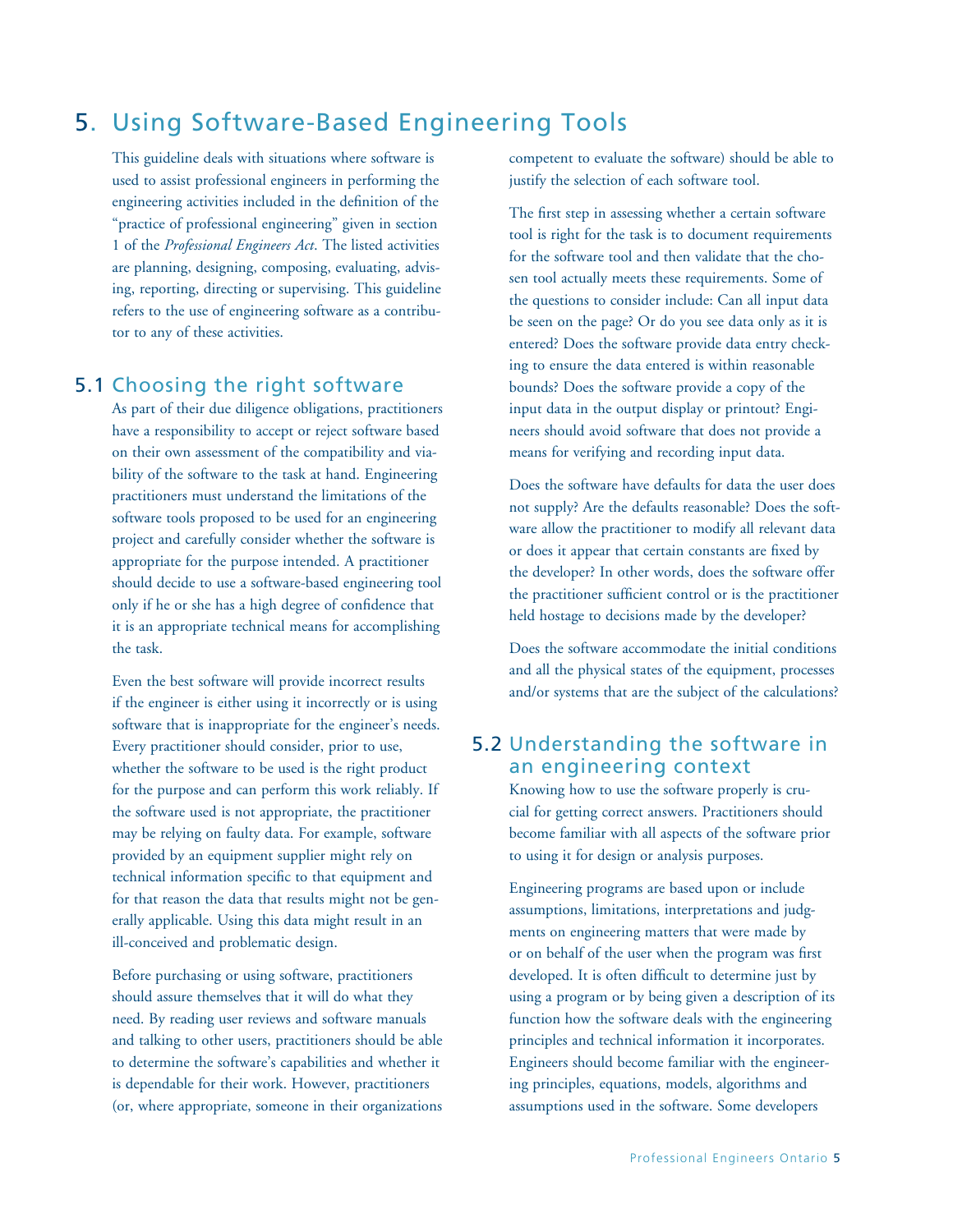provide manuals, or white papers, containing detailed explanations of the software's underlying structure. Practitioners should acquire and review these documents.

### 5.3 Training and support for the software user

Practitioners should also consider taking courses available through the supplier or a third party trainer. When the developer does not supply a user manual or the manual is not comprehensive the engineer should obtain third-party texts, if these are available.

Make use of informal sources of expert advice. For example, users of many common software applications have established support networks, such as forums and user groups, that share experiences and information regarding the software. These groups, while not a substitute for the exercise of professional judgment, can provide warnings about software bugs, help with resolving application problems, and offer suggestions for improving the software and its use.

### 5.4 User's responsibility for quality assurance of software output

Quality assurance is a process meant to ensure that (a) software is installed and configured correctly; and (b) that all users are using the software correctly. The process will involve checking configuration management records and testing based on standardized input.

The quality assurance procedure should be performed every time software or relevant hardware is updated or reconfigured. This is done by qualifying each new version of the software against the standard set of data and observing any deviations from output generated by previous versions. To substantiate results, practitioners should keep records of input data, preferably a record supplied by the software either as an electronic data file or as a printout, and check output from newer software versions with that obtained from earlier, verified versions.

When verifying updated versions of previously used software, testing may concentrate on those features changed or added in the new version. However, practitioners should not assume that previously existing features continue to function correctly.

The practitioner should test all problematic situations that arose in the past. This will require the keeping of logs reporting software performance and user observations of problems experienced and limitations.

In larger organizations, software choice, testing and verification might be undertaken by other qualified people rather than by every practitioner. In these organizations, a practitioner need only assure themselves that such corporate practices exist and are responsibly executed and documented. The practitioner need only review that record rather than be individually responsible for each of the QA tasks described in this section.

### 5.5 Configuration management for software

Configuration management is record-keeping related to the maintenance, upgrading, alteration and problems experienced with the hardware and software used by an organization. Configuration management comprises four tasks.

- • **Identification**–this is the selecting, specifying and identifying of all components and their inter-relationships and making provision to record and retain this information.
- **Control**–this is the management of each identified configuration item, specifying who is authorized to "change" it, and ensuring only authorized and identifiable configuration items are accepted.
- **Status**–this task is the recording of the status of all configuration items in the database, and the maintenance of this information.
- **Verification–this task involves reviews and audits to** ensure the recorded configuration information is accurate.

Keeping these records will ensure the practitioner knows the version currently being used and whether everyone in the organization or project team is using the same version. The records will confirm whether this version has been verified for use.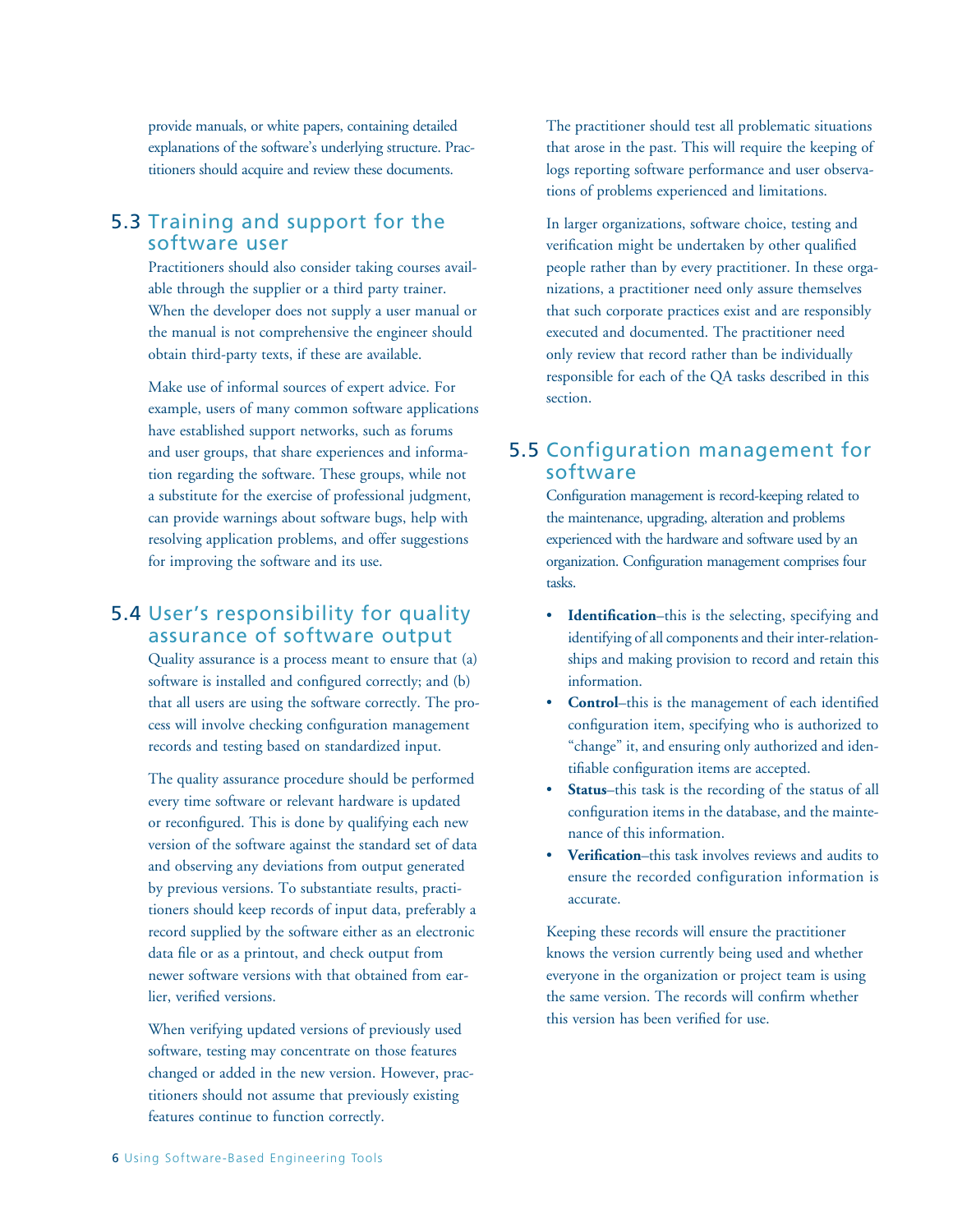#### 5.6 Traceability for data and results

Even if the software has some form of input checking, it cannot determine if the information provided is the correct information for the project. Practitioners should know which version of input data was used to generate every set of output. It is also important to know which version of the software produced the output data.

### 5.7 Quality control

Quality control procedures should be implemented each time software is used to carry out engineering activities. Engineers are responsible for ensuring their designs or the opinions they provide in reports are

### 6. Verification

Professional engineers are responsible for the accuracy, completeness and acceptability of all aspects of the services they provide, including information obtained using software. Given the increasing reliance on computer software, engineers should ensure a comprehensive verification of the software's performance exists.

Widely used, industry standard software undergoes ongoing verification by regular users, who routinely apply results obtained from the software to their engineering work. Each completed project based on the software is a testament to its applicability. In all cases, engineers should establish and conduct suitable tests to determine whether the software performs as it is required to do.

Software verification is not the same as checking the output of a run to see if it is reasonable. Checking of output after each run is necessary to ensure the data was entered correctly for the particular engineering project underway. The checking process is a quality assurance measure employed to ensure the output of

correct. This includes designs and opinions based on software-derived data. Output data should be checked thoroughly enough that the engineer is reasonably assured the data is correct. This may involve manual calculation of a random selection of the output data or comparison with data obtained for past projects of a similar nature. Defective output discovered while using software-based tools should be examined closely to determine the implications on the tools' suitability for use. Practitioners who are not directly responsible for a firm's QA/QC or management/configuration processes should, after discovering "defective" output where the nature of the defect is not obviously user error, notify the responsible individuals

a specific run is reliable and can be used for design purposes. This process assumes the software operates correctly and, therefore, problematic output is caused by incorrect use, faulty input data, or a design that falls outside the bounds of the software's reliability.

Verification, on the other hand, is an evaluation, conducted outside the process of design and analysis for specific projects, to determine, prior to use, whether the software, when used within its stated limitations, consistently provides correct output. Software is verified by comparing the output, for well defined input conditions, against data known to be correct, based on either actual results from real-life situations or thoroughly checked manual calculations.

The verification process can also be used to ensure that every person using the software does so correctly or to compare various software products to determine which is the most reliable.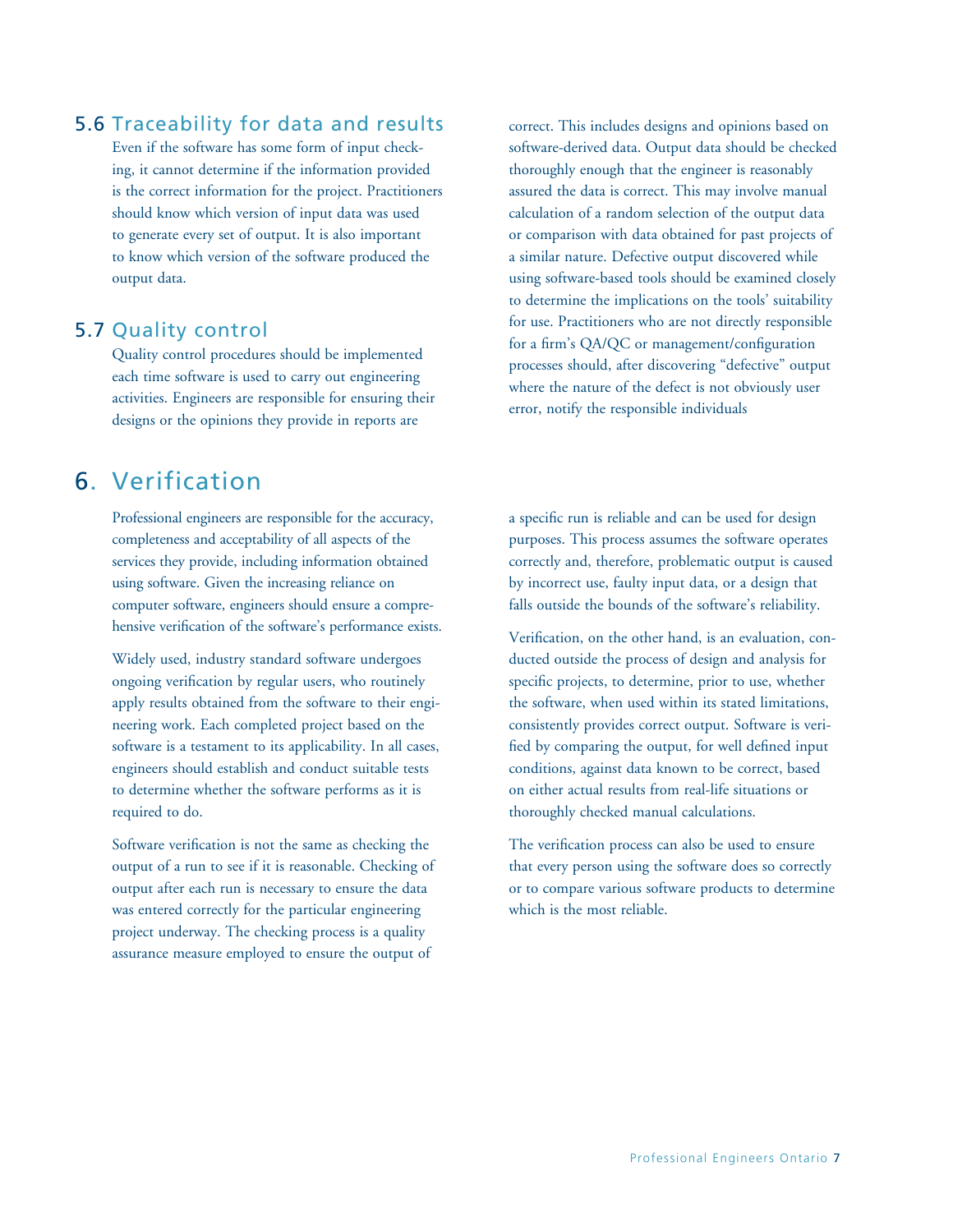## 7. Issues Related to Software-Derived Information

Output from computer programs, like all working notes and calculations, are usually the property of the engineer (or his or her employer) and generally do not need to be provided to the client or submitted as part of regulatory approval processes unless required by law or contract.

In those cases where output data must be supplied to people outside the organization employing the practitio-

### Appendix 1. Definitions

For the purposes of this guideline: **Configuration Item**

A computer element treated as a self-contained unit for the purposes of identification and change control. All configuration items (CIs) should be uniquely identified by codes and version numbers. CIs might be a single software or hardware module, such as a compiler, subroutine, monitor or tape drive, or more complex items, such as a complete system.

#### **Configuration management**

Process and procedures for maintaining a database containing details of the computer elements that are used in providing an organization's services. More than just an "asset register", it will contain information that relates to the maintenance, movement, and problems experienced with the elements in the database.

#### **Engineering activities**

Activities included in the definition of the practice of professional engineering given in Section 1 of the *Professional Engineers Act*. The listed activities are planning, designing, composing, evaluating, advising, reporting, directing or supervising.

ner, the data should be distributed either as hard copies or electronic files bearing the seal and signature of the professional engineers who prepared or supervised the preparation of the input data and checked the output data. See the PEO guideline *Use of the Professional Engineer's Seal* for further information regarding the proper use of the seal.

#### **Quality assurance**

A managerial function involving all the planned and systematic activities within the quality management system to provide confidence the project will satisfy the relevant quality standards.

#### **Quality control**

An inspection function using quality control tools, involving monitoring specific project results to determine if they comply with relevant quality standards and identifying ways to eliminate causes of unsatisfactory results. It is focused on the deliverables and involves procedures that determine if specified quality is attained.

#### **Validation**

The process of determining the correctness of a deliverable with respect to the user's needs.

#### **Verification**

The process of reviewing, inspecting and testing a software tool under standardized conditions to determine whether there is adequate assurance the output of the tool will conform to the specified requirements.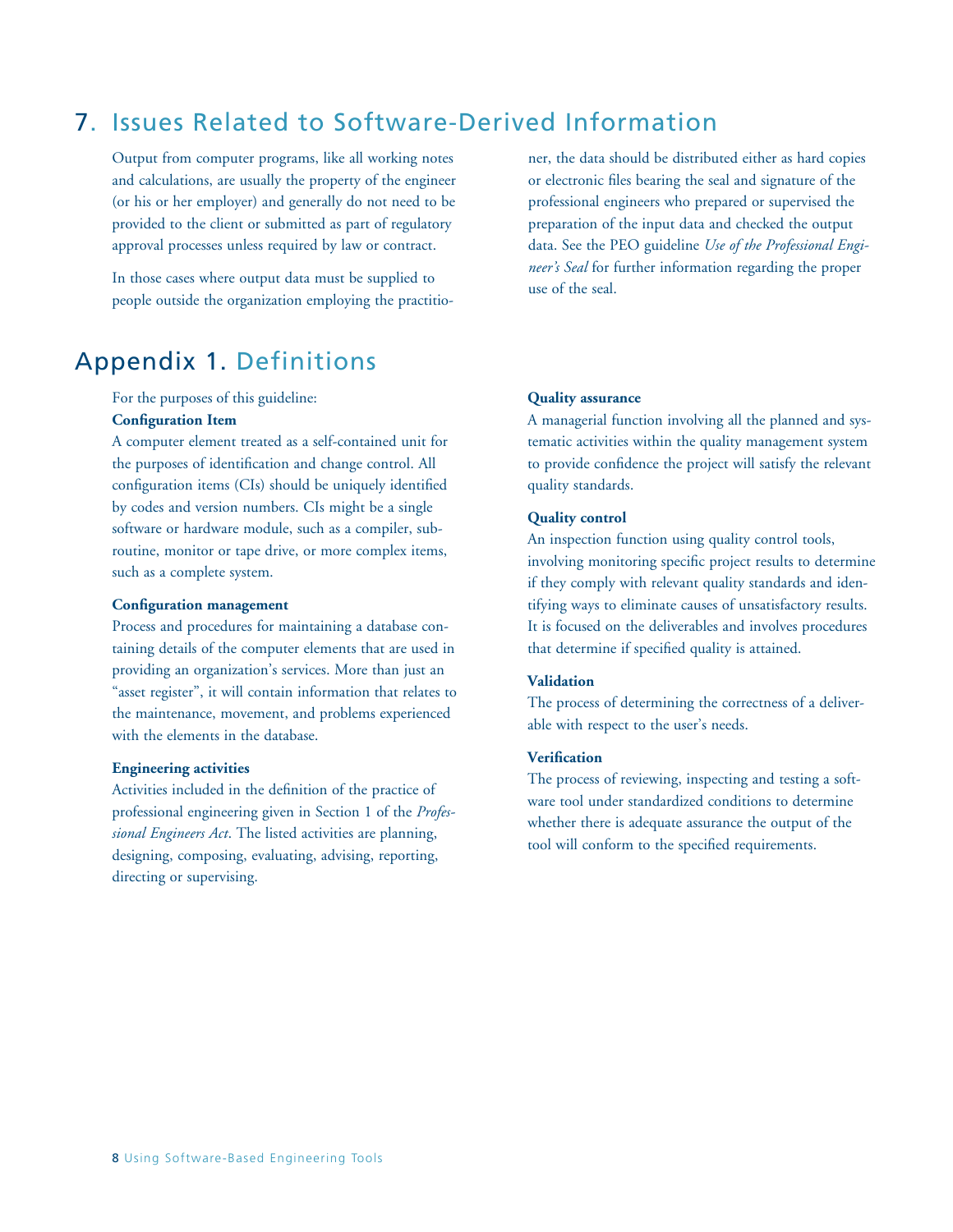# Appendix 2. Amendment and Revision Submission Form

Guideline:

|                   | Statement of proposed amendment or revision:                                        |  |
|-------------------|-------------------------------------------------------------------------------------|--|
|                   |                                                                                     |  |
|                   |                                                                                     |  |
|                   |                                                                                     |  |
|                   |                                                                                     |  |
|                   |                                                                                     |  |
|                   |                                                                                     |  |
|                   |                                                                                     |  |
|                   |                                                                                     |  |
| Reason:           |                                                                                     |  |
|                   |                                                                                     |  |
|                   |                                                                                     |  |
|                   |                                                                                     |  |
|                   |                                                                                     |  |
|                   |                                                                                     |  |
|                   |                                                                                     |  |
|                   |                                                                                     |  |
|                   |                                                                                     |  |
|                   |                                                                                     |  |
| Mail:             | Professional Engineers Ontario<br>101-40 Sheppard Avenue West<br>Toronto ON M2N 6K9 |  |
| <b>Attention:</b> | Standards and Guidelines Coordinator                                                |  |
| Fax:              | (416) 224-1579 or (800) 268-0496                                                    |  |
| Email:            | practice-standards@peo.on.ca                                                        |  |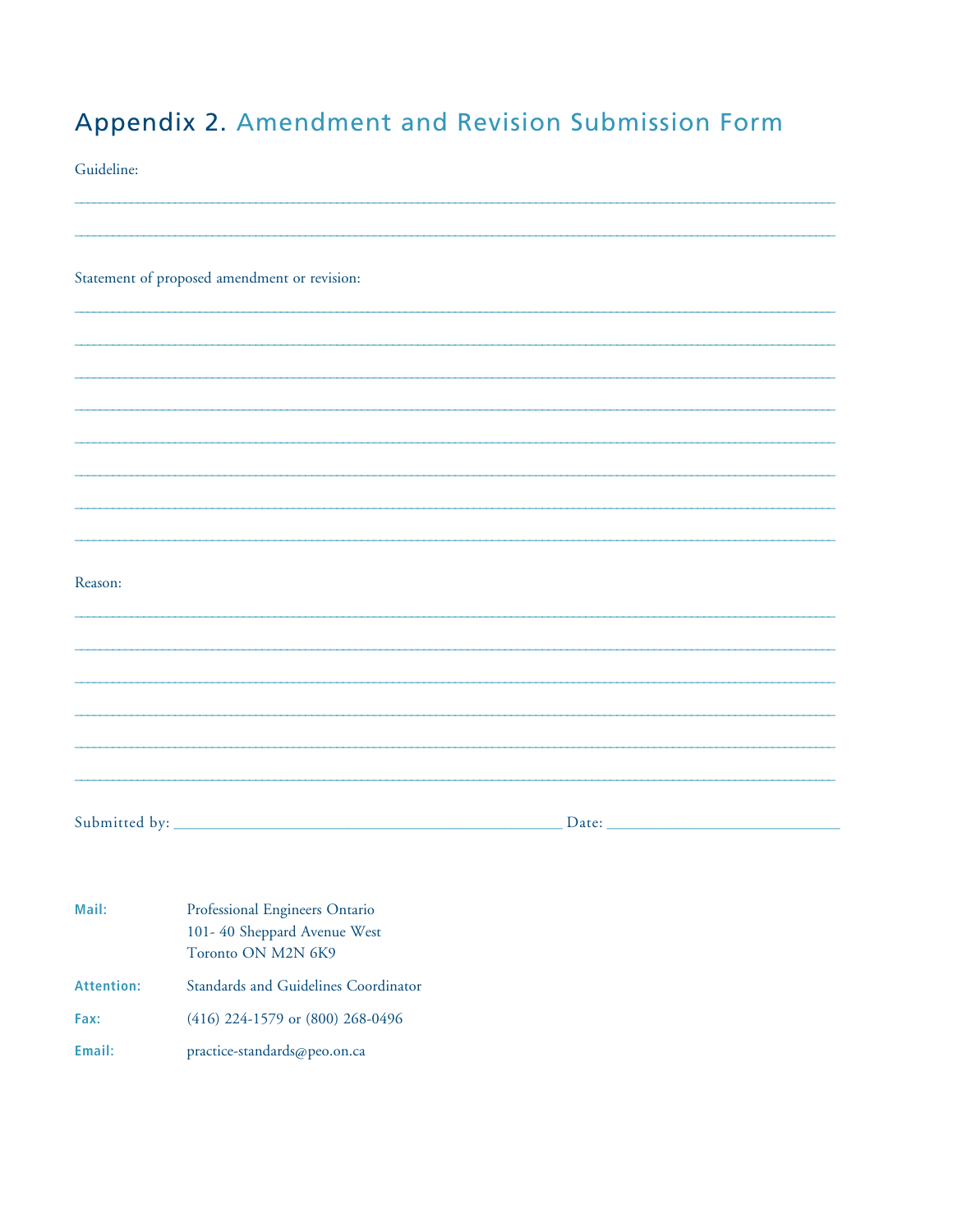## Appendix 3. PEO Professional Practice Guidelines

- 1. Acting as Contract Employees (2001)
- 2. Acting as Independent Contractors (2001)
- 3. Acting Under the Drainage Act (1988)
- 4. Acoustical Engineering Services in Land-Use Planning (1998)
- 5. Building Projects Using Manufacturer-Designed Systems & Components (1999)
- 6. Commissioning Work in Buildings (1992)
- 7. Communications Services (1993)
- 8. Engineering Services to Municipalities (1986)
- 9. Environmental Site Assessment, Remediation and Management (1996)
- 10. General Review of Construction as Required by the Ontario Building Code (2008)
- 11. Geotechnical Engineering Services (1993)
- 12. Guideline to Professional Practice (1998)
- 13. Human Rights in Professional Practice (2009)
- 14. Land Development/Redevelopment Engineering Services (1994)
- 15. Mechanical and Electrical Engineering Services in Buildings (1997)
- 16. Professional Engineer as an Expert Witness (1997)
- 17. Professional Engineer's Duty to Report (1991)
- 18. Project Management Services (1991)
- 19. Reports for Pre-Start Health and Safety Reviews (2001)
- 20. Reports on Mineral Properties (2002)
- 21. Roads, Bridges and Associated Facilities (1995)
- 22. Selection of Engineering Services (1998)
- 23. Services for Demolition of Buildings and other Structures (2011)
- 24. Solid Waste Management (1993)
- 25. Structural Engineering Services in Buildings (1995)
- 26. Temporary Works (1993)
- 27. Transportation and Traffic Engineering (1994)
- 28. Use of Agreements between Client and Engineer for Professional Engineering Services (including sample agreement) (2000)
- 29. Use of Computer Software Tools Affecting Public Safety or Welfare (1993)
- 30. Use of the Professional Engineer's Seal (2008)
- 31. Using Software-Based Engineering Tools (2011)